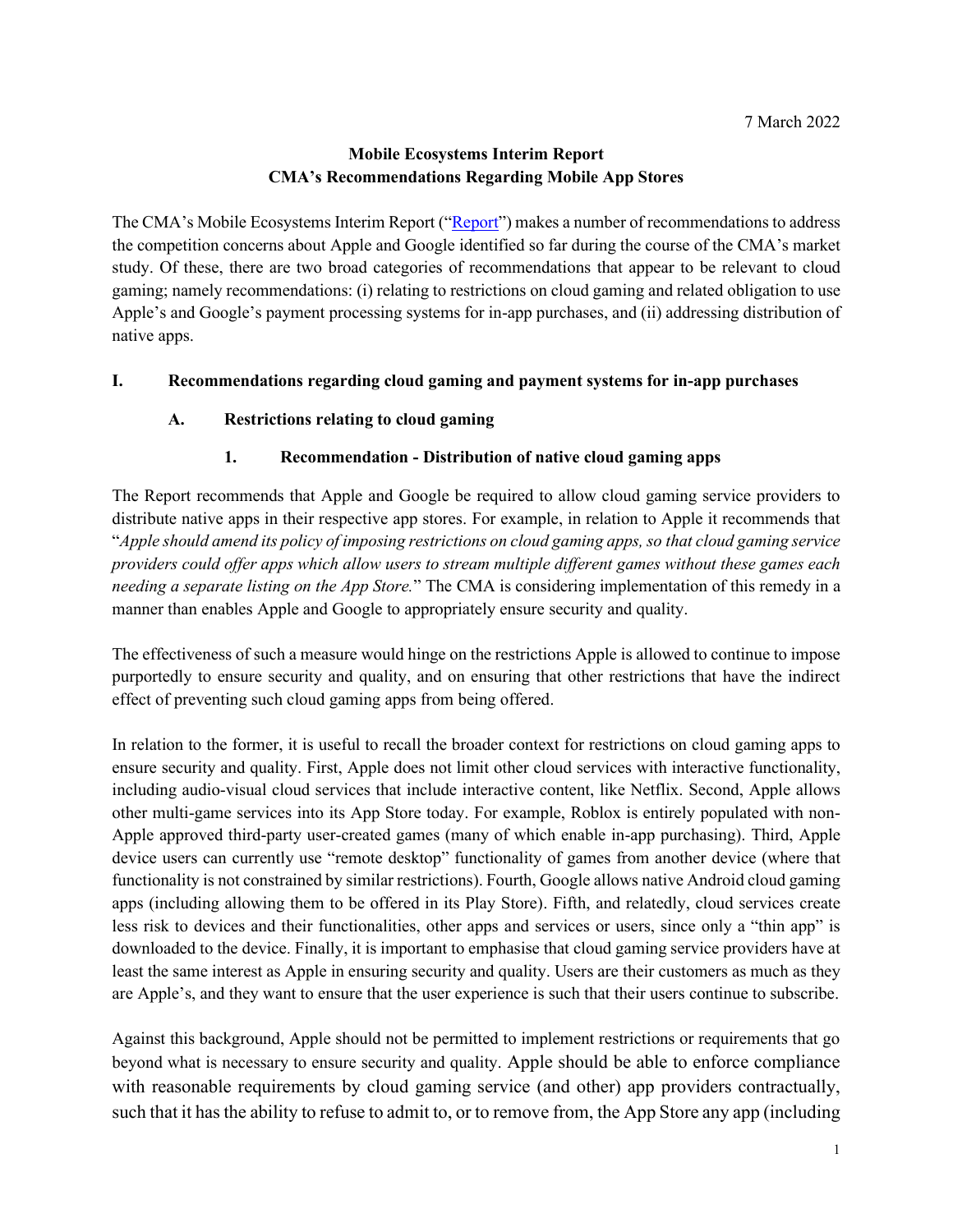cloud gaming service apps) that does not comply with these minimum necessary safety and security measures.

Finally, to ensure that Apple cannot indirectly use other elements of its policy to restrict the access to the App Store of cloud gaming apps, it will be important that the recommendation also require Apple to amend its policy of imposing restrictions on third-party games and cloud-based apps.

### **B. Restrictions related to payment systems for in-app purchases**

## **1. Recommendation - Choice of in-app payment processing systems**

The Report recommends that Apple and Google be required to "*enable app developers to choose their own payment service provider and have a direct selling relationship with the user, rather than require them to exclusively use Apple and Google's own payment systems*."

In essence, this recommendation seeks to address the negative effects of Apple and Google requiring app developers use the Apple/Google payment processing systems for in-app purchases, namely (1) preventing app developers from choosing lower cost or higher quality alternatives for processing payments for digital content; (2) disintermediating app developers from their users in relation to transactions; (3) distorting competition between Apple's and Google's own apps and rival apps; and (4) impeding the ability of users to switch between iOS and Android devices.

In is important that app developers be free to select the most appropriate payment processing systems for their apps and not be required to use the payment processing system offered by Apple or Google. Different payment processing systems offer different functionality, such that they may be more or less suitable for particular apps. For example, certain payment processing systems provide enhanced customer support; others facilitate efficient handling of returns and refunds; others facilitate efficient invoice/payment reconciliation through enhanced integration with developers' systems; others support a broad range of channels (credit cards and alternative payment methods).

It will be important not to undermine the effect of the recommendation by only requiring that Apple and Google permit app developers to add alternative processing systems *alongside* their own payment processing systems for a number of reasons.

First, developers would need to re-code all of the games available to subscribers to add the Apple/Googlespecific payment processing systems. Second, re-coding undermines the benefits that would otherwise flow from offering cross-platform cloud services. Third, while Apple and Google claim that app developers would be "free-riding" on their investments in their app stores if developers were to be permitted to use alternative payment processing systems, there is no basis for this claim, as both the Report and the ACM's decision against Apple (recently upheld by the Rotterdam court) make clear. Further, to the extent that Apple or Google are entitled to remuneration in relation to in-app purchases, there is no need for their payment processing services to be used to ensure payment. Relatedly, Apple and Google must not be permitted to impose high transaction fees for in-app purchases that do not use their payment processing services as a way to deter developers from choosing alternatives. Given credit card processing fees and other costs, if Apple and/or Google are allowed to impose high fees even where an app developer uses a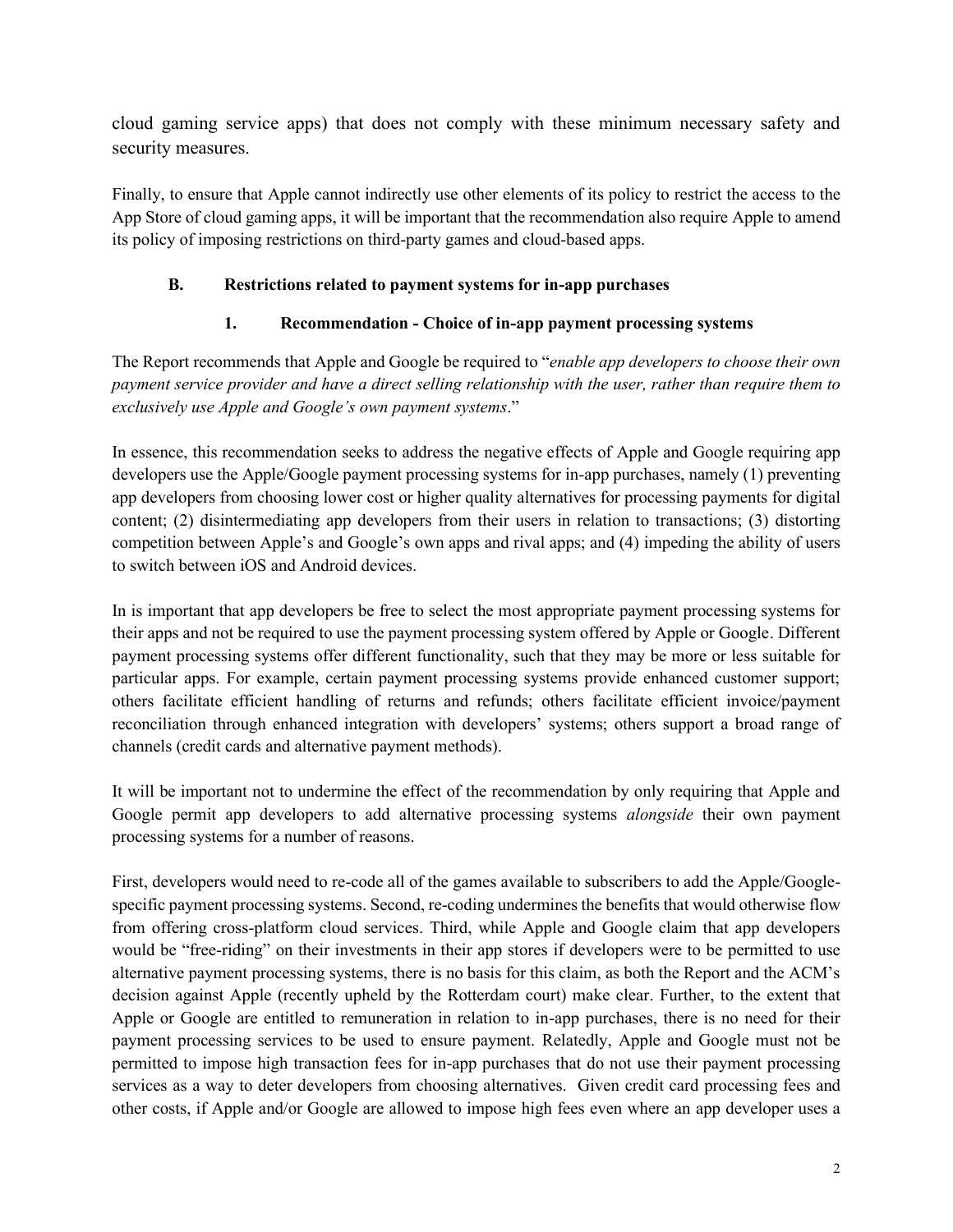third-party payment solution, app developers may end up having to charge users even more than 30% for transactions using a third-party payment solution or not recover all of the charges. Fourth, Apple and Google cannot justify a requirement to use their payment processing systems on security, privacy or safety grounds. Neither Apple nor Google have raised such concerns about alternative payment processing systems used by apps offering non-digital goods and services (bearing in mind that more than 85% of apps in the App Store offer non-digital goods and services).

# **2. Recommendation - Promoting off-app payment options**

The Report recommends that Apple and Google be required to allow developers to refer app users to alternative payment processing systems outside their apps (*e.g.,* including a link to developer websites or another "call to action"). The difficulty will be ensuring that such a measure can be effective and that Apple and Google are not permitted to introduce unnecessary friction or difficulties that undermine the measure. Regardless, this recommendation will not be as effective as a requirement that Apple and Google permit app developers to choose the payment processing systems used by their apps.

# **3. Recommendation - Restrict self-preferencing**

To ensure that Apple and Google do not impose commissions on third-party apps that compete with their own apps, the Report recommends that Apple and Google be required to: "*(i) allow apps to disable Apple's and Google's payment systems, so that any [in-app] payments would have to be made off-app; and (ii) relax the anti-steering rules in relation to those apps where they compete downstream, allowing those developers to steer customers to alternative off-app payment options where the developers are not obliged to pay commission to Apple and Google.*"

It will be important to require Apple and Google to take both of these steps. Such measures will be difficult to implement and monitor. The most effective measure to address the current in-app purchasing requirement will be to require Apple and Google to permit app developers to use the payment processing systems of their choice.

## **II. Recommendations regarding distribution of native apps**

## **A. Restrictions on alternative app stores for iOS native app distribution**

## **1. Recommendation - Access to alternative app stores for iOS**

The Report recommends that Apple be required to allow alternative iOS app stores to be made available either through sideloading or by download via its App Store, in order to enhance user choice and increase competitive pressures on the App Store. Any such measure would need to require Apple to allow alternative iOS app stores to be downloaded from its App Store.

Apple claims that accepting alternative iOS app stores into the App Store would create security concerns for devices, other apps and the ecosystem more broadly. These concerns are overstated. First, Apple uses a narrow "capability model" for iOS native apps that effectively "containerises" each app, preventing each app from accessing elements of the ecosystem outside the specific app unless the user explicitly consents to a specific functionality being accessed (*e.g.*, location data or photographs being accessed). Second, cloud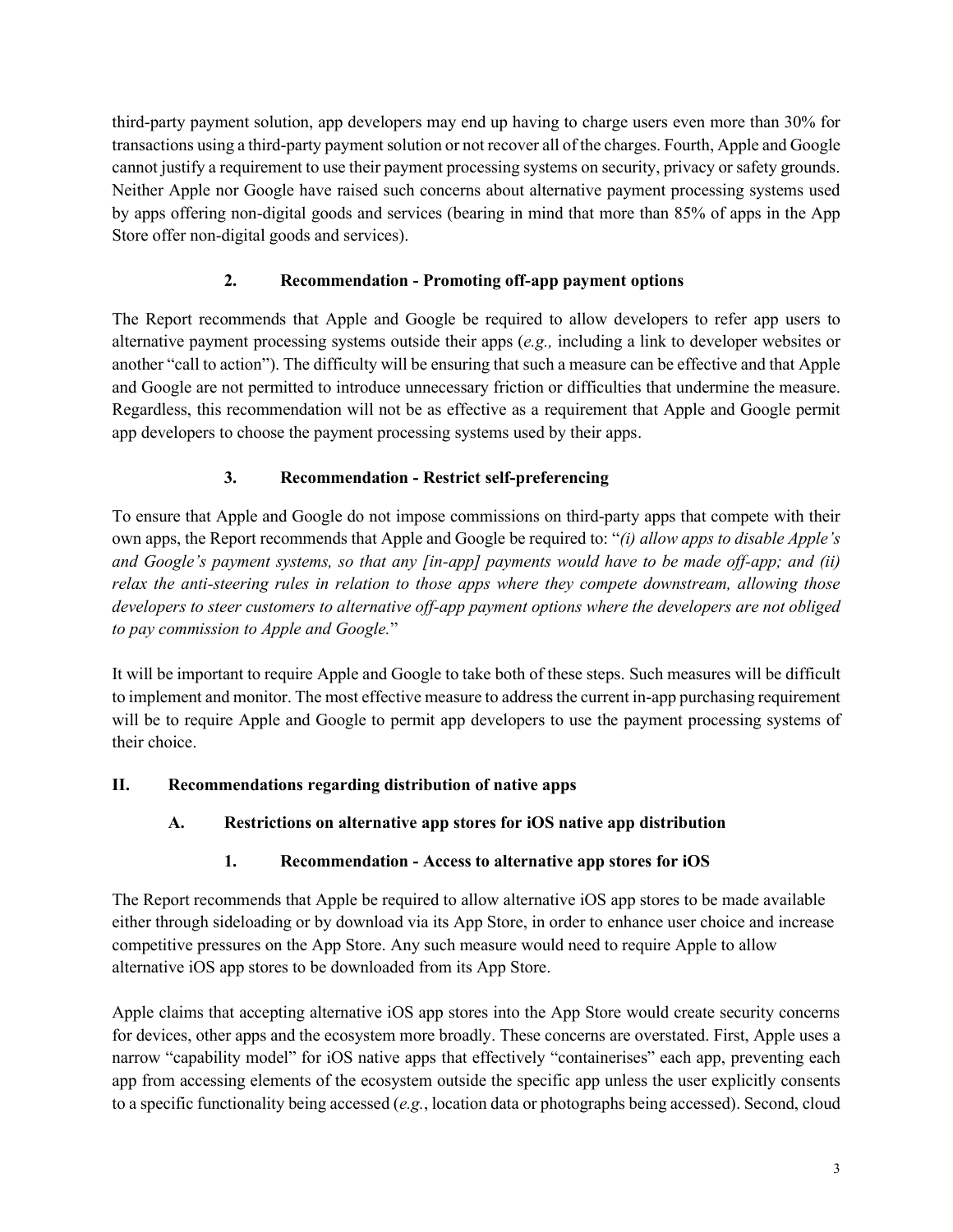game streaming apps represent an even more limited security risk than many other native apps. Third, as described above in relation to cloud gaming apps, Apple should be permitted to require that an alternative iOS app store comply with a minimum set of restrictions and requirements that are considered by the CMA to be necessary to ensure security and quality, and to contractually ensure compliance with those parameters. That said, it is important to ensure that Apple does not to impose unnecessary and burdensome obligations on alternative app stores or app developers through the app review and approval process. Other app stores allow alternative apps stores to be distributed.

## **2. Recommendation - Sideloading of iOS apps**

The Report recommends that Apple be required to allow sideloading of apps on to iOS devices, as is technically possible today with Android devices.

As noted above, requiring Apple to permit the distribution of cloud gaming apps and alternative app stores through the App Store is the better approach in relation to security, quality, discoverability and user experience. However, Apple should also be required to permit sideloading. The potential security issues associated with sideloading are overstated by Apple. Apple currently permits what amounts to the sideloading through Apple Enterprise Management (replacing the earlier Device Management system). <sup>6</sup> As Apple Enterprise Management makes clear, security, privacy and quality of the iOS ecosystem can be preserved using measures that are less restrictive than an outright prohibition on sideloading.

### **3. Recommendation - Improve support for web apps**

The Report recommends that Apple be required to offer improved support for web apps within its ecosystem, to increase the competitive constraint that web apps impose on app stores (both the App Store and the Play Store). It recommends that push notification, screen rotation and full screen capability functionalities should be introduced, as there are no security, privacy or other justifications for not supporting these functionalities in web apps.

There is no reason for web apps to not be able to offer the functionalities identified in the Report (and others). The challenge will be to frame the obligation in a manner than is sufficiently concrete and enforceable, while allowing for evolution over time. Further, any requirement that Apple improve support for web apps within its ecosystem must be supported by a requirement to remove restrictions on functionality or interoperability of web apps. Apple's security and privacy concerns about enabling web apps to be able to offer the functionalities addressed in the Report are not justified.

#### **B. Alternative Android distribution channels**

The Report notes that Google's Play Store dominates 90 to 100% of Android native app downloads across Android, Huawei Mobile Services and Fire OS devices, despite the availability of alternative distribution channels for Android apps. In that context it makes two recommendations regarding Android apps.

<sup>6</sup> https://www.manageengine.com/mobile-device-management/apple-ios-management.html.